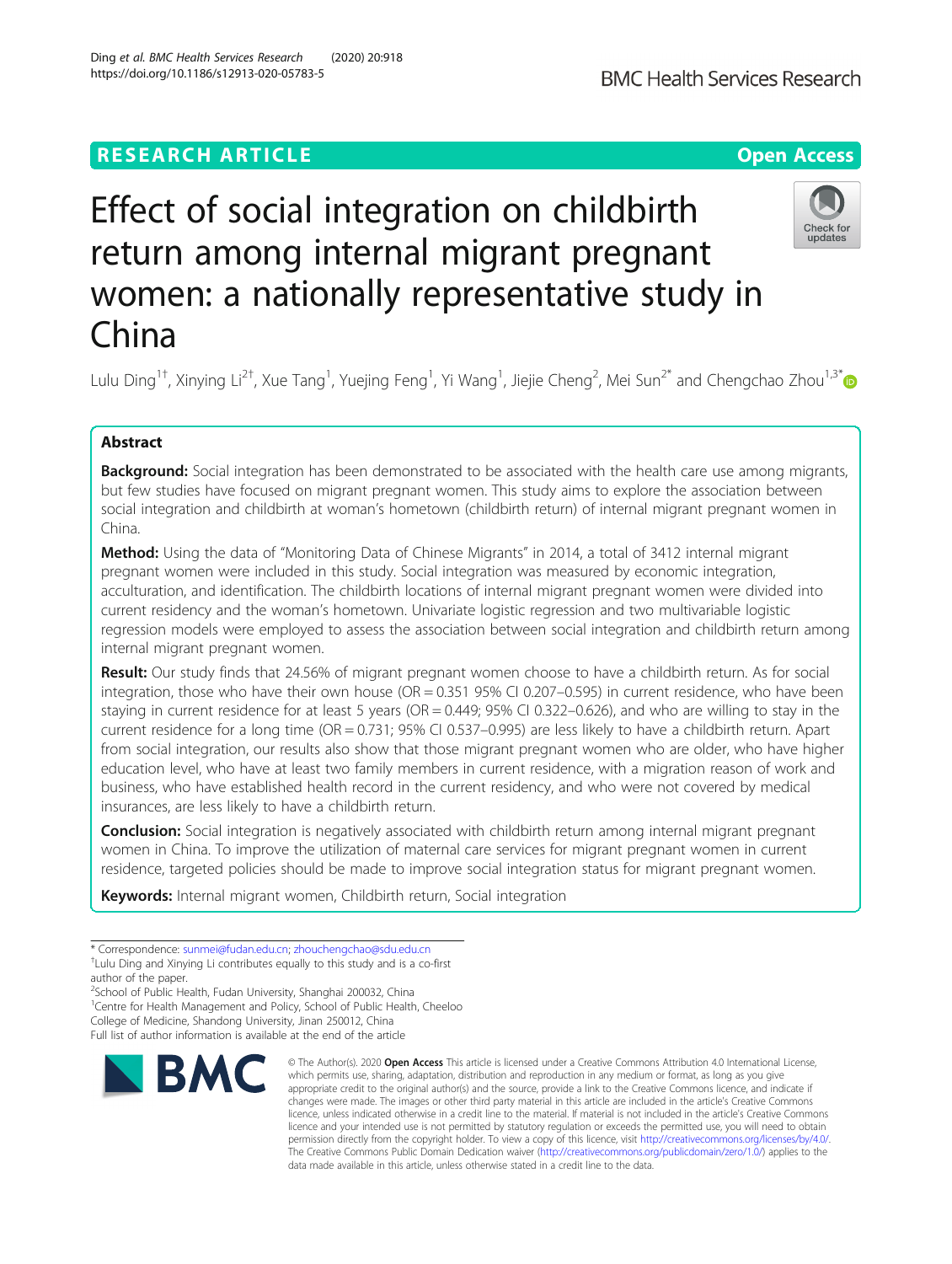## Background

In China, the number of internal migrant population had increased from 230 million in 2011 to 244 million in 2017, which occupies a large proportion of nearly 18% of the total population [[1\]](#page-7-0). The rapid expanding of migrant population scale promotes economic prosperity, but also brings a number of public health issues, including problems in infectious diseases, childhood immunization, mental health, maternal healthcare etc.  $[2-5]$  $[2-5]$  $[2-5]$  $[2-5]$  In the past decades, with the emergence of "family migration style", more and more fertile women outmigrated with their husbands, and the number of migrant fertile women is on the rapid rise, accounting for over 30% of the total migrant population [[6,](#page-7-0) [7\]](#page-7-0). Consequently, migrant maternal healthcare use is an important issue deserves attention.

From the perspective of inflow area, social integration is found to be an important factor associated with health service use among the migrants [\[8\]](#page-7-0). Social integration refers to the process during which migrants are incorporated into the social structure of the society in inflow areas. Although different scholars have different definitions and measurements of social integration, they all share certain dimensions: economic integration, acculturation, and identification  $[9-11]$  $[9-11]$  $[9-11]$  $[9-11]$ . A study by Kemppainen et al. about the health utilization by immigrants in Russia found that stronger social integration predicted less frequent return for health care utilization [[12](#page-7-0)]. In some countries, such as South Korea, special policies have been developed to improve social integration, so as to promote health status among migrant fertile women [[13](#page-7-0)].

Pregnancy is a critical period, not only for the pregnant woman and her unborn child, but also for her whole family. Mobility during pregnancy is found to be linked to poor health outcomes of pregnant mothers and infants or unborn child [\[14](#page-8-0)]. Residential instability during pregnancy brings environmental change which was found to be associated with congenital anomalies [[15](#page-8-0)–[17](#page-8-0)]. There are some other studies indicating that mobility during pregnancy may lead to decreased use of maternal healthcare services due to less knowledge and information, or other barriers to accessibility of health service [\[18](#page-8-0), [19](#page-8-0)]. Some previous studies found that mobility during pregnancy was detrimental to healthcare provision, which was due to the failure to address the scale and traits of the migrant pregnant women and their specific demands [\[20](#page-8-0), [21](#page-8-0)]. A series of policies, such as promoting the equalization of public health services' [[22](#page-8-0)–[24](#page-8-0)] were developed to enable the migrants in the inflow areas to receive the same medical and public health services as local permanent residents. In addition, the China Women's Development Program 2011–2020 clearly states that migrant women should receive the same health care services as the women in the inflow areas [\[25](#page-8-0)]. Even so, previous studies have demonstrated that the migrants have poorer access to health care services in the inflow areas than that in local permanent residents [\[26](#page-8-0)]. As a coping style, some migrants would like to return their hometown for health care use. A previous study by Bergmark et al. showed that 46% Mexican immigrants reported they had a close friend or relative returned to Mexico from U.S. for health care use [\[27](#page-8-0)]. A similar study by Jiang also found that about one-fourth of the respondents have visited their home country for medical care since their migration to the US [[28\]](#page-8-0). Similarly, there are also some relevant studies in China. A study by Song reported that 37.23% of 118 hospitalized migrants in Guangzhou had returned to their hometown for medical care [[29\]](#page-8-0). Another study in Beijing reported that 63.16% of 114 migrant returned to their hometown for in-patient services [[30\]](#page-8-0). Of the reasons for their returning hometown for health care use, preferring medical style of homeland or having social ties with homeland are the common ones that facilitate their return [[31,](#page-8-0) [32\]](#page-8-0).

In China, there are some studies focusing on migrants and social integration status, but mainly concentrating on the association between social integration and physical or psychological well-being of migrants [\[33,](#page-8-0) [34\]](#page-8-0). Few studies explored the migrants' return for healthcare use, and also very few studies focused on the association between social integration and healthcare use among the migrants. To date, no studies have explored the association between social integration and returning their hometown for childbirth (childbirth return) among internal migrant women in China. To remedy this situation, this study aims to explore the association between social integration and childbirth return among internal migrant pregnant women. To do so, we have several specific objectives. First, we will estimate the prevalence of childbirth return among migrant pregnant women. Second, we will explore the association between the social integration and childbirth return among internal migrant pregnant women in China.

## **Methods**

## Data source

The data were obtained from the "2014 National Internal Migrant Population Dynamic Monitoring Survey (NIMPDMS)", which was conducted by the National Health and Family Planning Commission of China. Inclusion criteria for the survey were adults living in the inflow areas for 1 month or longer without local Hukou registration (Hukou is the household registration system in China, which was divided into rural and urban in this study) and aged between 15 and 59 years as of May 2015. It was a nationally representative survey which was conducted in 32 provinces, municipalities, autonomous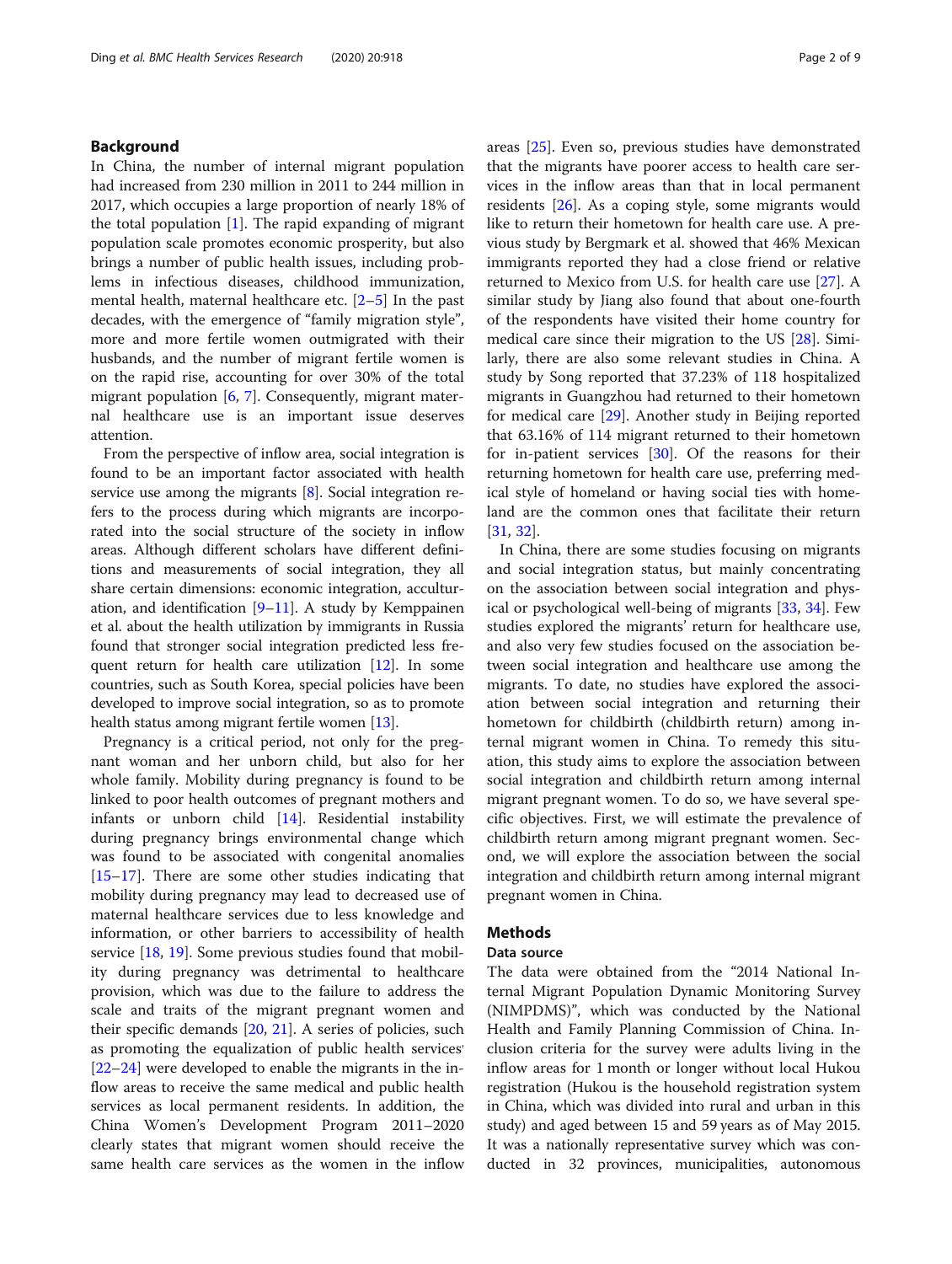regions, and migrant gathering areas in Xinjiang Production and Construction Corps. A total of 431 cities were selected as sample sites. The survey used a stratified multi-stage sampling method with a probabilityproportional-to-size (PPS) approach to select participants [\[35](#page-8-0)]. Face-to-Face interviews were conducted by trained health staff in sampling communities. It took about 1 h for the interviewers to conduct each interview. The survey included respondents' demographic characteristics, their family members, employment status, housing, health care, marital status, obstetrical status. The total sample size was 206,000 people in 2014, and the criteria of the sample selection in this study was that who gave birth in the past year before the survey. Finally, 3412 eligible internal migrant pregnant women were included in the analysis, and the sampling process is presented in the Additional file [1](#page-7-0): Figure S1.

#### Variables

## Dependent variable

The participants in this study are filtered by two questions: "Have you had used in-patient service in the past 12 months?" If the answer is "yes", then a second question of "What is the leading reason for your in-patient service?" Those women whose answer was "Hospital childbirth" were included in this study. The dependent variable of this study was defined by asking the respondents "Where was your hospital childbirth?" The answer was divided into two types, "returning their hometown", and "in the current residence".

## Independent variables

Social integration Based on the previous literature, combining with the questionnaire used in the survey, the social integration in this study was mainly measured from the dimensions of economic integration, acculturation, and identification. Factors including employment status (unemployment and employment), household monthly income, and housing in the current residence (rent or borrow, own, others) were used to measure the dimension of economic integration. Duration of stay in current residence (5 years and below, and more than 5 years) was used to measure the dimension of acculturation. Willingness to stay for a long time (no and yes) was used to measure the dimension of identification. Here, we used the quartile method to divide household monthly income into four levels, Q1, Q2, Q3, and Q4. Quartile1(Q1) is the lowest (poorest) group and Quartile4(Q4) is the highest (richest) group.

Social demographic characteristics Social demographic characteristics include age, ethnic group, education level, family members in current residence, Hukou, migration

range, the reason for migration, health record in current residence, and medical insurance. The participants' age was described by mean and standard deviation. Other demographic characteristics were categorized as follows: ethnic group including minority ethnic (including Mongolian, Manchu, Hui, Tibetan and other minority ethnic groups) and Hans, education level (middle school and below, high school and above), family members in current residence (one or two, three, four, more than four), migration range (inter-provincial and intra-provincial), the reason for migration (work or business, accompany, and others),whether to establish health record in current residence (no and yes), and medical insurance (no and yes).

## Statistical analysis

All statistical analysis are performed using SPSS 24.0 and Stata 14.2. Percentages are used to describe the variables, and univariate logistic regression is used to explore the association between all variables and childbirth return. Two multivariable logistic regression models with an enter method are employed to examine the associations between social integration and childbirth return among migrant women. In model 1, we only include the indicators of the social integration. In model 2, we include some other potential confounders so as to examine whether social integration had significant influence on the choice of childbirth site when controlling for other factors. Those variables that have been proved to be associated with the health service use among the migrants (e.g., family members in current residence, Hukou, establishment of health records) and also collected in this study were included as control variables [\[36,](#page-8-0) [37](#page-8-0)]. As for the explanatory variables, because social integration is a dynamic, multi-dimensional concept, we used the indicators which have been applied in many previous studies that are mostly cited and recognized to measure social integration in this study [\[10,](#page-7-0) [11](#page-7-0), [33](#page-8-0), [38](#page-8-0)]. According to the work book of the NIMPDMS in 2014, the weights of this study are only derived from strata and non-response weight, and all provincial urban belt and key cities were stratified, [\[35\]](#page-8-0) and strata were finally determined by using the stratified multistage random sampling method. Within these, townships were selected as first-stage sampling units, and villages were selected from those townships. Finally, the individual respondents were selected from the selected village committee. We cannot cluster by townships because the information of townships is not available in the 2014 NIMPDMS. Thus, all analyses are conducted by incorporating strata and clustering in villages, and sampling weights are included.

## Results

## The demographic characteristics

Table [1](#page-3-0) shows the basic information of the 3412 migrants. About 24.56% of internal migrant pregnant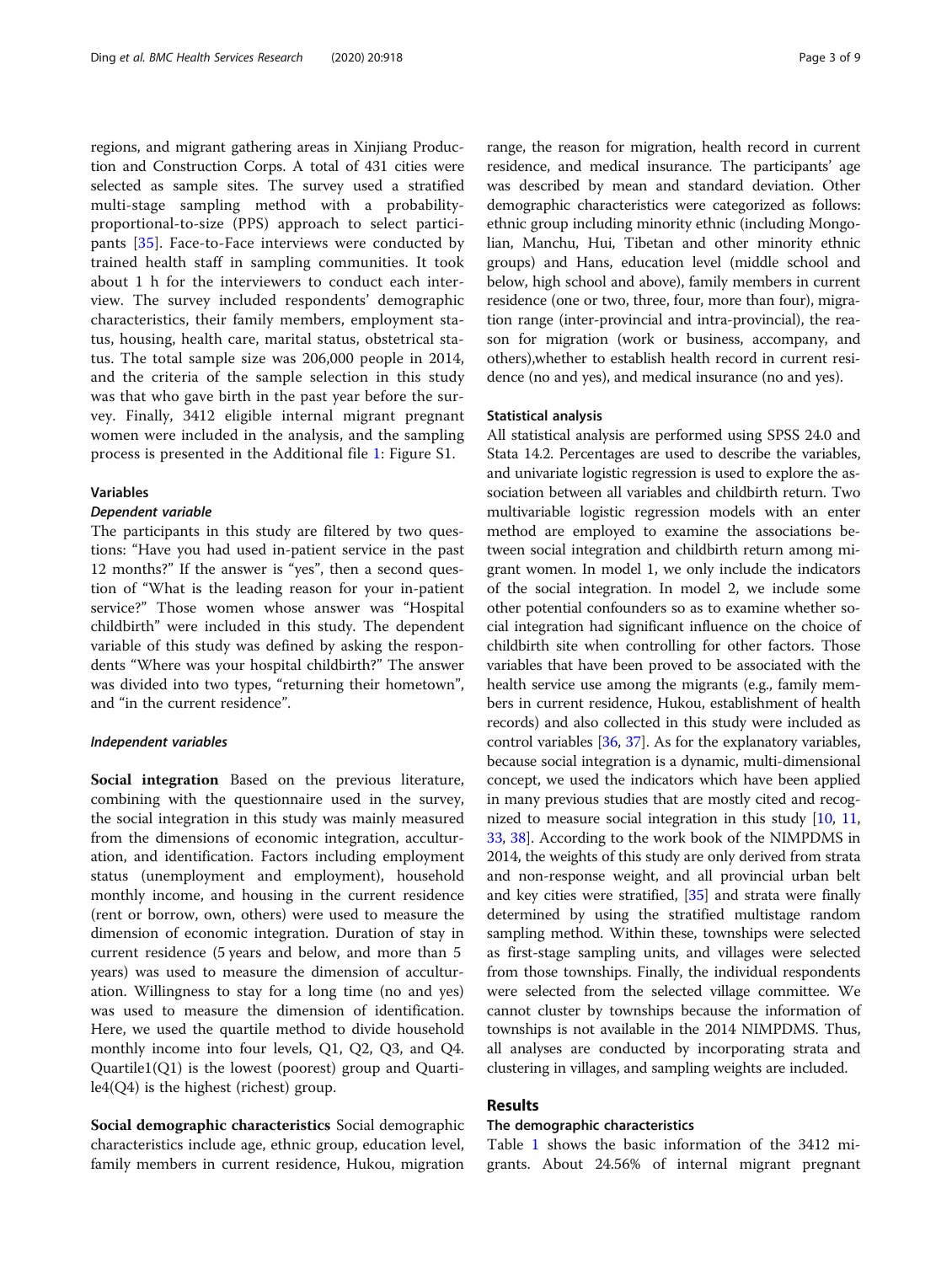| <b>Variables</b>                    | $N(\% )$                      | Childbirth return |             | <b>Unadjusted model</b> |                 |       |
|-------------------------------------|-------------------------------|-------------------|-------------|-------------------------|-----------------|-------|
|                                     |                               | No                | Yes         | <b>OR</b>               | 95%CI           | P     |
| Observations                        | 3412 (100)                    | 2583 (75.44)      | 829 (24.56) |                         |                 |       |
| Age                                 | 29.04 $\pm$ 4.35 <sup>a</sup> | 2583 (75.44)      | 829 (24.56) | 0.941                   | $0.911 - 0.972$ | 0.000 |
| Ethnic group                        |                               |                   |             |                         |                 |       |
| Minority ethnic <sup>b</sup>        | 294 (6.50)                    | 243 (82.91)       | 51 (17.09)  | 1.0                     |                 |       |
| Hans                                | 3118 (93.50)                  | 2340 (74.92)      | 778 (25.08) | 1.624                   | $0.980 - 2.690$ | 0.060 |
| Education level                     |                               |                   |             |                         |                 |       |
| Middle school and below             | 1728 (48.47)                  | 1239 (69.30)      | 489 (30.70) | 1.0                     |                 |       |
| High school                         | 759 (24.45)                   | 575 (75.93)       | 184 (24.07) | 0.716                   | 0.520-0.984     | 0.040 |
| Above high school                   | 925 (27.08)                   | 769 (85.97)       | 156 (14.03) | 0.368                   | $0.267 - 0.508$ | 0.000 |
| Family members in current residence |                               |                   |             |                         |                 |       |
| $\leq$ 2                            | 290 (9.51)                    | 130 (46.28)       | 160 (53.72) | 1.0                     |                 |       |
| 3                                   | 1951 (51.81)                  | 1494 (74.79)      | 457 (25.21) | 0.290                   | $0.190 - 0.444$ | 0.000 |
| 4                                   | 930 (30.24)                   | 749 (82.77)       | 181 (17.23) | 0.179                   | $0.113 - 0.284$ | 0.000 |
| >4                                  | 241 (8.44)                    | 210 (85.94)       | 31 (14.06)  | 0.141                   | $0.066 - 0.302$ | 0.000 |
| Hukou                               |                               |                   |             |                         |                 |       |
| Rural                               | 2707 (78.74)                  | 1994 (72.91)      | 713 (27.09) | 1.0                     |                 |       |
| Urban                               | 705 (21.26)                   | 589 (84.79)       | 116 (15.21) | 0.483                   | $0.351 - 0.666$ | 0.000 |
| Migration range                     |                               |                   |             |                         |                 |       |
| Inter-provincial <sup>c</sup>       | 1730 (32.83)                  | 1301 (73.91)      | 429 (26.09) | 1.0                     |                 |       |
| Intra-provincial <sup>d</sup>       | 1682 (67.17)                  | 1282 (76.18)      | 400 (23.82) | 0.886                   | $0.667 - 1.175$ | 0.401 |
| Migration reason                    |                               |                   |             |                         |                 |       |
| Work and business                   | 2074 (70.37)                  | 1612 (78.78)      | 462 (21.22) | 1.0                     |                 |       |
| Accompany                           | 1144 (26.49)                  | 803 (66.33)       | 341 (33.67) | 1.885                   | 1.460-2.432     | 0.000 |
| Others                              | 194 (3.14)                    | 168 (77.41)       | 26 (22.59)  | 1.083                   | $0.437 - 2.686$ | 0.863 |
| Establishment of health records     |                               |                   |             |                         |                 |       |
| <b>No</b>                           | 2476 (73.72)                  | 1809 (72.53)      | 667 (27.47) | 1.0                     |                 |       |
| Yes                                 | 936 (26.28)                   | 774 (83.57)       | 162 (16.43) | 0.519                   | 0.359-0.751     | 0.001 |
| Social medical insurance status     |                               |                   |             |                         |                 |       |
| Uninsured                           | 470 (16.54)                   | 386 (84.23)       | 84 (15.77)  | 1.0                     |                 |       |
| Insured                             | 2942 (83.46)                  | 2197 (73.69)      | 745 (26.31) | 1.907                   | 1.245-2.920     | 0.003 |

<span id="page-3-0"></span>Table 1 The demographic characteristics of the sampling internal migrant pregnant women in China, 2014

a Presented as mean ± standard deviation

<sup>b</sup>Minority ethnic including Mongolian, Manchu, Hui, Tibetan and other minority ethnic groups

<sup>c</sup>Inter-provincial refers to Chinese internal migrant who migrated just within one province,including among different cities and counties within a province<br><sup>d</sup>intra-provincial refers to Chinese internal migrant who migrat <sup>d</sup>Intra-provincial refers to Chinese internal migrant who migrated from one province to another province

women chose to have a childbirth return. The average age of the migrant pregnant women is 29.04 years, with a standard deviation of 4.35 years. The majority of the women are from rural areas (78.74%),Hans (93.50%), have an education level of middle school and below (48.47%), inter-provincial migrants (32.83%), with a migration reason for work and business (70.37%), covered by medical insurance (83.46%), and did not establish health record in the current residence (73.72%). According to the result of univariate logistic regression, factors including age, ethnic group, education level, family members in current residence, Hukou, migration reason, establishment of health record, and medical insurance are significantly associated with childbirth return among migrant pregnant women.

## Social integration

Social integration is measured by indicators of employment status, household monthly income, housing, duration of stay in current residence, and willingness to stay for a long time (Table [2\)](#page-4-0). Of the respondents, 1408(44.80%) participants are employed. Regarding to household monthly income, the proportions of childbirth return of four income groups from low to high are 22.39, 18.49, 32.29, 26.83%, respectively. In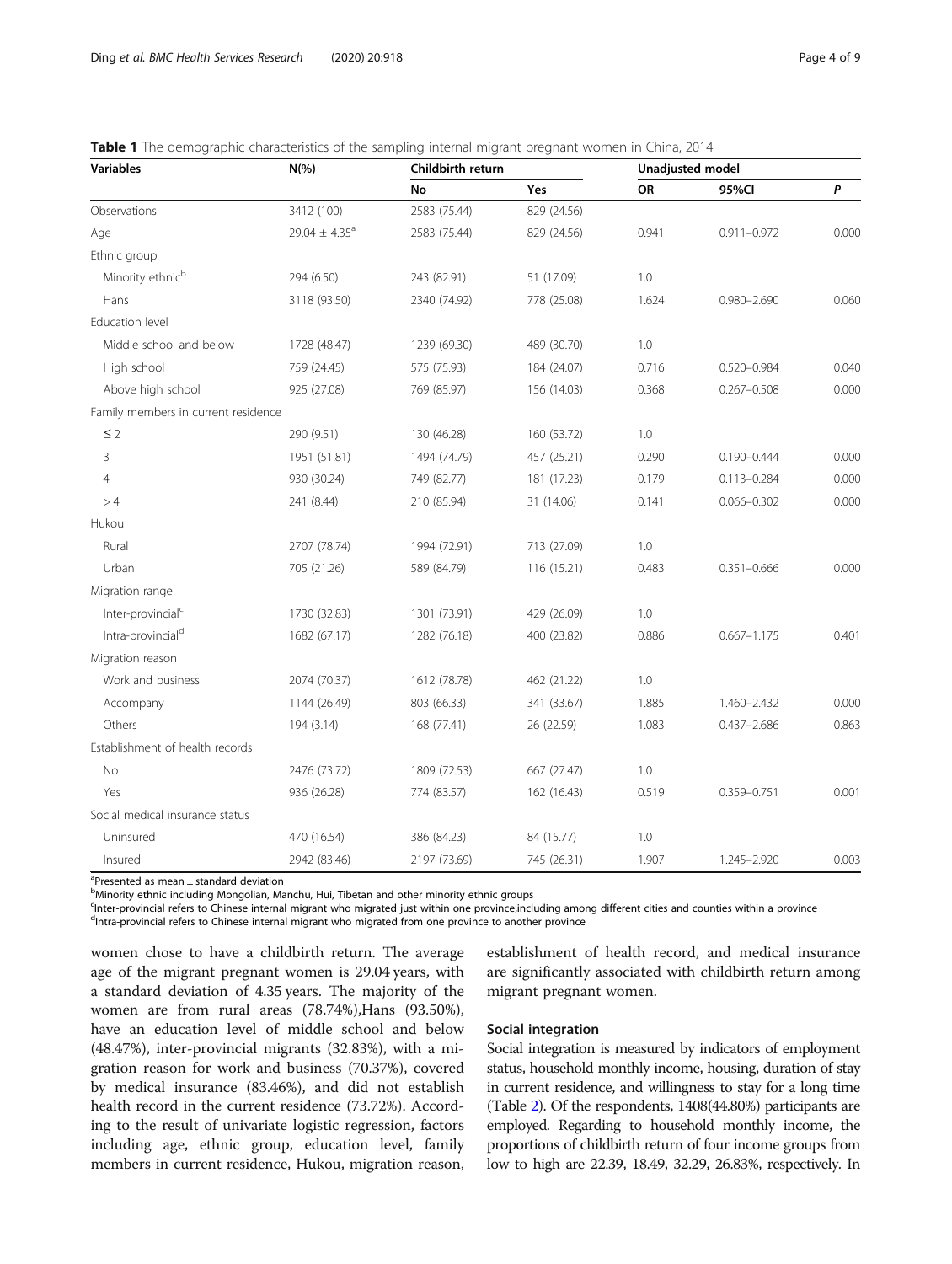| <b>Variables</b>                      |              |              | Childbirth return |       | <b>Unadjusted model</b> |       |  |
|---------------------------------------|--------------|--------------|-------------------|-------|-------------------------|-------|--|
|                                       | $N(\% )$     | No           | Yes               | OR    | 95%CI                   | P     |  |
| Observations                          | 3412 (100)   | 2583 (75.44) | 829 (24.56)       |       |                         |       |  |
| Economic integration status           |              |              |                   |       |                         |       |  |
| Employment status                     |              |              |                   |       |                         |       |  |
| No                                    | 2004 (55.20) | 1526 (73.70) | 478 (26.30)       | 1.0   |                         |       |  |
| Yes                                   | 1408 (44.80) | 1057 (77.57) | 351 (22.43)       | 0.810 | $0.638 - 1.030$         | 0.085 |  |
| Household monthly income <sup>a</sup> |              |              |                   |       |                         |       |  |
| Q1                                    | 1028 (22.39) | 748 (72.23)  | 280 (27.77)       | 1.0   |                         |       |  |
| Q2                                    | 682 (18.49)  | 506 (72.55)  | 176 (27.45)       | 0.984 | $0.688 - 1.407$         | 0.930 |  |
| Q <sub>3</sub>                        | 1016 (32.29) | 770 (74.68)  | 246 (25.32)       | 0.881 | $0.645 - 1.204$         | 0.427 |  |
| Q4                                    | 686 (26.83)  | 559 (81.01)  | 127 (18.99)       | 0.610 | $0.411 - 0.905$         | 0.014 |  |
| Housing type                          |              |              |                   |       |                         |       |  |
| Rent or borrow                        | 2426 (76.86) | 1753 (72.30) | 673 (27.70)       | 1.0   |                         |       |  |
| Own                                   | 847 (18.90)  | 752 (91.91)  | 95 (8.09)         | 0.230 | $0.148 - 0.356$         | 0.000 |  |
| Others                                | 1394.23)     | 78 (58.72)   | 61 (41.28)        | 1.835 | 1.086-3.100             | 0.023 |  |
| Acculturation                         |              |              |                   |       |                         |       |  |
| Duration of stay in current residence |              |              |                   |       |                         |       |  |
| $<$ 5 years                           | 2337 (65.70) | 1663 (69.64) | 674 (30.36)       | 1.0   |                         |       |  |
| $\geq$ 5 years                        | 1075 (34.30) | 920 (86.54)  | 155 (13.46)       | 0.357 | $0.265 - 0.480$         | 0.000 |  |
| Identification                        |              |              |                   |       |                         |       |  |
| Willingness to stay for a long time   |              |              |                   |       |                         |       |  |
| No                                    | 1197 (38.05) | 776 (65.37)  | 421 (34.63)       | 1.0   |                         |       |  |
| Yes                                   | 2215 (61.95) | 1807 (81.62) | 408 (18.38)       | 0.425 | $0.323 - 0.560$         | 0.000 |  |

<span id="page-4-0"></span>Table 2 Childbirth return across different type of social integration status among internal migrant pregnant women in China, 2014

<sup>a</sup>Quartile 1 (Q1) is the lowest (poorest) and Quartile 4 (Q4) is the highest (richest) group

addition, 76.86% of participants' house are rented or borrowed, only 18.90% of participants have their own house in the current residence. Moreover, the rate of childbirth return among those whose housing is their own is 8.09%, compared to 27.70% of those whose housing is rented or borrowed. Most of migrant pregnant women in the study have stayed in current residence for less than 5 years (65.70%). About 61.95% of participants clearly expressed their willingness to stay for a longer time in current residence. Of whom, the rate of childbirth return is 18.38%, compared to a rate of 34.63% among those who do not want to stay in current residence for a long time. According to the result of univariate logistic regression, factors including household monthly income, housing type, duration of stay in current residence, and willingness to stay in the current residence for long time are significantly associated with childbirth return among migrant pregnant women.

## The association between social integration status and childbirth return

We present our results in two models so that we can better explore the association between social integration and childbirth return (Table [3\)](#page-5-0). In Model 1, we only include social integration status. The results show that the association between social integration and the childbirth return among migrant pregnant women is statistically significant. In detail, the migrant pregnant women who do not have their own house in the current residence  $(P = 0.000, OR = 0.351)$ , have shorter duration of stay in current residence  $(P = 0.000, OR = 0.449)$ , have no willingness to stay in the current residence for a long time ( $P = 0.046$ ,  $OR = 0.731$ ) are more likely to have a childbirth return. Even after all other variables were controlled, as shown in Model 2, the association between social integration and the childbirth return of migrant pregnant women is still significant.

Besides, factors including age, education level, family members in current residence, the reason for migration, whether established health record in the current residence, and social medical insurance are also associated with childbirth return (Table [3](#page-5-0)).

## **Discussion**

The current study finds that24.56% of the internal migrant pregnant women have childbirth return, which is lower than that among the migrant pregnant women in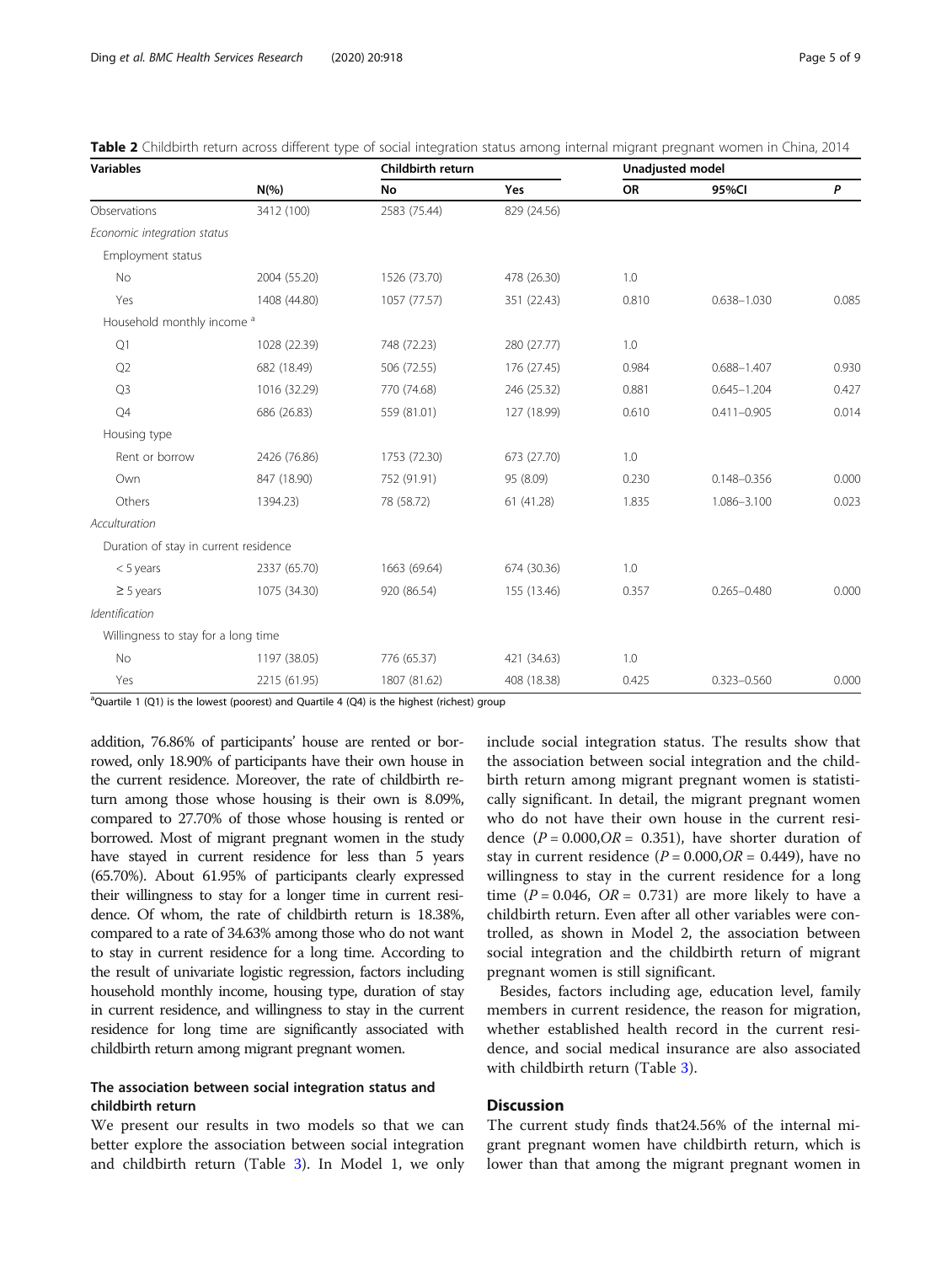<span id="page-5-0"></span>

| <b>Variables</b>                      |         | <b>Regression Model 1</b> |                  |         | <b>Regression Model 2</b> |       |  |
|---------------------------------------|---------|---------------------------|------------------|---------|---------------------------|-------|--|
|                                       | OR      | 95%CI                     | $\boldsymbol{P}$ | OR      | 95%CI                     | P     |  |
| Household monthly income <sup>a</sup> |         |                           |                  |         |                           |       |  |
| Q1                                    | 1.0     |                           |                  | 1.0     |                           |       |  |
| Q2                                    | 1.050   | 0.718-1.535               | 0.801            | 1.040   | $0.700 - 1.547$           | 0.845 |  |
| Q <sub>3</sub>                        | 1.021   | $0.731 - 1.426$           | 0.905            | 1.190   | $0.826 - 1.713$           | 0.350 |  |
| Q4                                    | 0.971   | $0.626 - 1.505$           | 0.894            | 1.402   | $0.886 - 2.218$           | 0.149 |  |
| Housing type                          |         |                           |                  |         |                           |       |  |
| Rent or borrow                        | 1.0     |                           |                  | $1.0\,$ |                           |       |  |
| Own                                   | 0.311   | $0.196 - 0.493$           | 0.000            | 0.351   | $0.207 - 0.595$           | 0.000 |  |
| Others                                | 2.038   | 1.180-3.521               | 0.011            | 1.608   | $1.007 - 2.568$           | 0.047 |  |
| Duration of stay in current residence |         |                           |                  |         |                           |       |  |
| $<$ 5 years                           | $1.0\,$ |                           |                  | 1.0     |                           |       |  |
| $\geq$ 5 years                        | 0.413   | $0.301 - 0.566$           | 0.003            | 0.449   | $0.322 - 0.626$           | 0.000 |  |
| Willingness to stay for a long time   |         |                           |                  |         |                           |       |  |
| No                                    | $1.0\,$ |                           |                  | 1.0     |                           |       |  |
| Yes                                   | 0.634   | $0.471 - 0.853$           | 0.003            | 0.731   | $0.537 - 0.995$           | 0.046 |  |
| Age                                   |         |                           |                  | 1.007   | $0.974 - 1.040$           | 0.694 |  |
| Education level                       |         |                           |                  |         |                           |       |  |
| Middle school and below               |         |                           |                  | $1.0\,$ |                           |       |  |
| High school                           |         |                           |                  | 0.735   | $0.531 - 1.019$           | 0.065 |  |
| Above high school                     |         |                           |                  | 0.369   | 0.238-0.572               | 0.000 |  |
| Family members in current residence   |         |                           |                  |         |                           |       |  |
| $\leq$ 2                              |         |                           |                  | 1.0     |                           |       |  |
| 3                                     |         |                           |                  | 0.271   | $0.170 - 0.432$           | 0.000 |  |
| $\overline{4}$                        |         |                           |                  | 0.146   | $0.088 - 0.240$           | 0.000 |  |
| >4                                    |         |                           |                  | 0.122   | $0.055 - 0.269$           | 0.000 |  |
| Hukou                                 |         |                           |                  |         |                           |       |  |
| Rural                                 |         |                           |                  | $1.0\,$ |                           |       |  |
| Urban                                 |         |                           |                  | 0.871   | $0.567 - 1.337$           | 0.527 |  |
| Migration reason                      |         |                           |                  |         |                           |       |  |
| Work and business                     |         |                           |                  | 1.0     |                           |       |  |
| Accompany                             |         |                           |                  | 1.748   | $1.311 - 2.332$           | 0.000 |  |
| Others                                |         |                           |                  | 1.128   | $0.438 - 2.905$           | 0.803 |  |
| Establishment of health records       |         |                           |                  |         |                           |       |  |
| No                                    |         |                           |                  | $1.0\,$ |                           |       |  |
| Yes                                   |         |                           |                  | 0.678   | $0.470 - 0.978$           | 0.038 |  |
| Social medical insurance status       |         |                           |                  |         |                           |       |  |
| Uninsured                             |         |                           |                  | $1.0\,$ |                           |       |  |
| Insured                               |         |                           |                  | 2.048   | 1.280-3.278               | 0.003 |  |

<sup>a</sup>Quartile 1 (Q1) is the lowest (poorest) and Quartile 4 (Q4) is the highest (richest) group

Beijing (59.2%) [\[39](#page-8-0)]. There are several possible reasons why the childbirth return rate among migrant women in Beijing is higher than that of the national average level. First, Beijing is the capital of China, and high-quality maternal healthcare service resources are intensively allocated in Beijing, which attracts a large number of pregnant women from all over the country to use maternal care, including childbirth, in Beijing [[40\]](#page-8-0). This thus the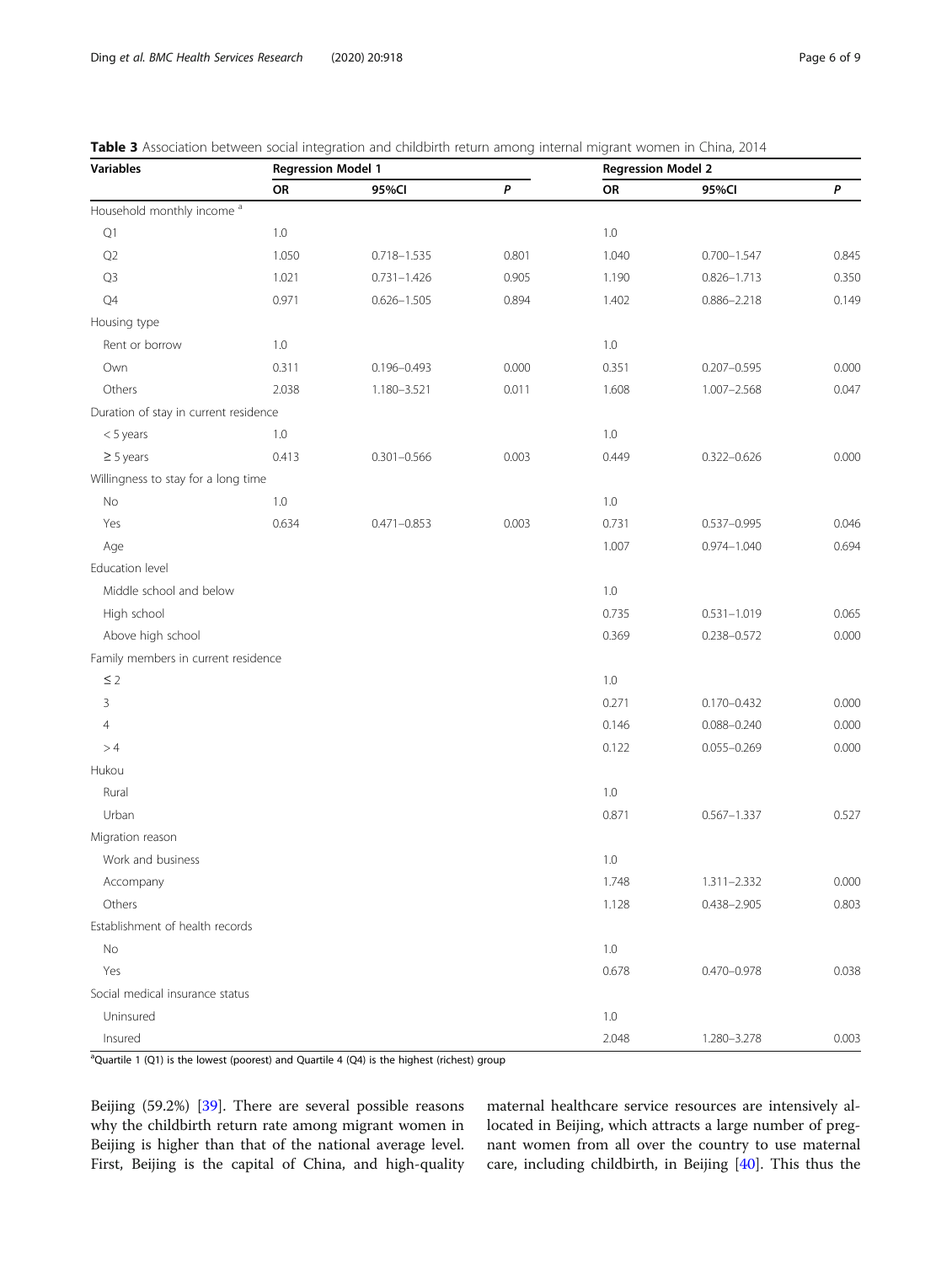accessibility to maternal care is reduced for the migrant women. Second, medical expenses in Beijing are higher than the average level in the whole country  $[41]$  $[41]$ . It is hard for the migrants with low income to use highexpense childbirth services in Beijing.

This study indicates that over 70% of the migrant pregnant women give birth in the current residence, and this percentage is still on the rise. This is a positive trend but would probably increase the burden of post-partum care for the migrant mothers and babies, especially for the healthcare practitioners in the community health centers in the inflow areas. This finding implies for the healthcare practitioners in the inflow areas to establish health records for migrant pregnant women, so as to provide continuous and timely post-partum care for the migrant mothers and babies. In addition, the primary healthcare practitioners should also carry out comprehensive health education related to the potential risk of residential instability during pregnancy and importance of the post-partum care for the mothers and babies, to further increase the percentage of childbirth in the current residence and also a better postpartum recovery among the migrant pregnant women. As a long-term countermeasure, to establish a more integrated pregnancy record system for migrant pregnant women, and then the migrant pregnant women starting care in inflow site could continue accessing care if they return to their hometown, so as to improve health outcomes whether they give childbirth in the inflow area or at their hometown.

Some previous studies found that social integration was beneficial for some health.

outcomes among migrants [\[33](#page-8-0), [42](#page-8-0), [43](#page-8-0)]. This study also demonstrates an association between social integration and childbirth return among internal migrant women in China. The social integration is found to be negatively associated with childbirth return. The higher the level of the social integration is, the less possibility the migrant fertile women have a childbirth return. This association is multifaceted, lies in the dimensions of economic integration, acculturation, and identification. This finding implies that improving the localization situation (local adaption) and also income so as to promote the social integration might be helpful for the migrant women to use maternal care in the inflow areas.

As for the dimension in the economic integration, this study finds that migrant women who do not have their own house in the inflow areas are more likely to have childbirth return. For migrant pregnant women who do not have their own house in the inflow areas, and living in renting houses with poor sanitary and environmental conditions, they are more willing to return their hometown to get better home care when giving a birth to a child. In addition, those who have a house in the inflow areas will

be easier to get formal or informal maternal postpartum care, which is similar to some previous studies [\[44](#page-8-0)].

Acculturation and identification are both significantly associated with the childbirth return among migrant women. The results show that the shorter the migrant women stay in inflow areas, the more likely they are to have a childbirth return. According to a study by Zhou, [[10\]](#page-7-0) the length of the duration of stay in the inflow areas, to a certain extent, can reflect the social adaptation of the migrants. That is to say, the migrant women who stay for a longer time, may have higher degree in social adaption, and also be more likely to get social support in the inflow areas, which are useful for the migrant women to use maternal care in the inflow areas [\[45](#page-8-0)]. With respect to self-identity, this study finds that migrant pregnant women who are willing to live in inflow areas for a long time are less likely to have a childbirth return. Identification can comprehensively reflect the integration status of migrants to the local population [\[36](#page-8-0)]. The migrant women with lower identification may have poorer adaptability to the local residents. As a result, the migrant pregnant women are more likely to return their hometown for childbirth. Measures to improve the identification are helpful for the migrant women to use maternal care in the current residence. For example, early antenatal classes for migrant women would assist them acquire supports in the current residence, which would be useful to make the migrant pregnant women feel more comfortable to give birth in the current residence.

Apart from social integration status, some other factors are also found to be associated with childbirth return among migrant women. The migrant pregnant women who have a lower education level are more likely to have childbirth returns. This might be due to that higher education can enable migrant women to acquire more maternal health care knowledge, including the risk of mobility during pregnancy [[46\]](#page-8-0). As shown in the study, the more family members live together in the inflow areas, the less likely the migrant women are to return their hometown for childbirth. The reason might be that the large family size in current residence, to some extent, may indicate that the migrants have gradually adapted to the local life and culture. In addition, our study finds that the migrant pregnant women who outmigrate for accompany (the women who migrate because their husband or partner), who do not establish health records in the current residence, and who are covered by any kind of social medical insurance scheme are more likely to have childbirth returns.

This study has some limitations. First, the data of the study were based on self-reported measures which might lead to recall bias. Secondly, due to the limitations of the questionnaire, we only selected some indicators of economic integration, acculturation, and identification, and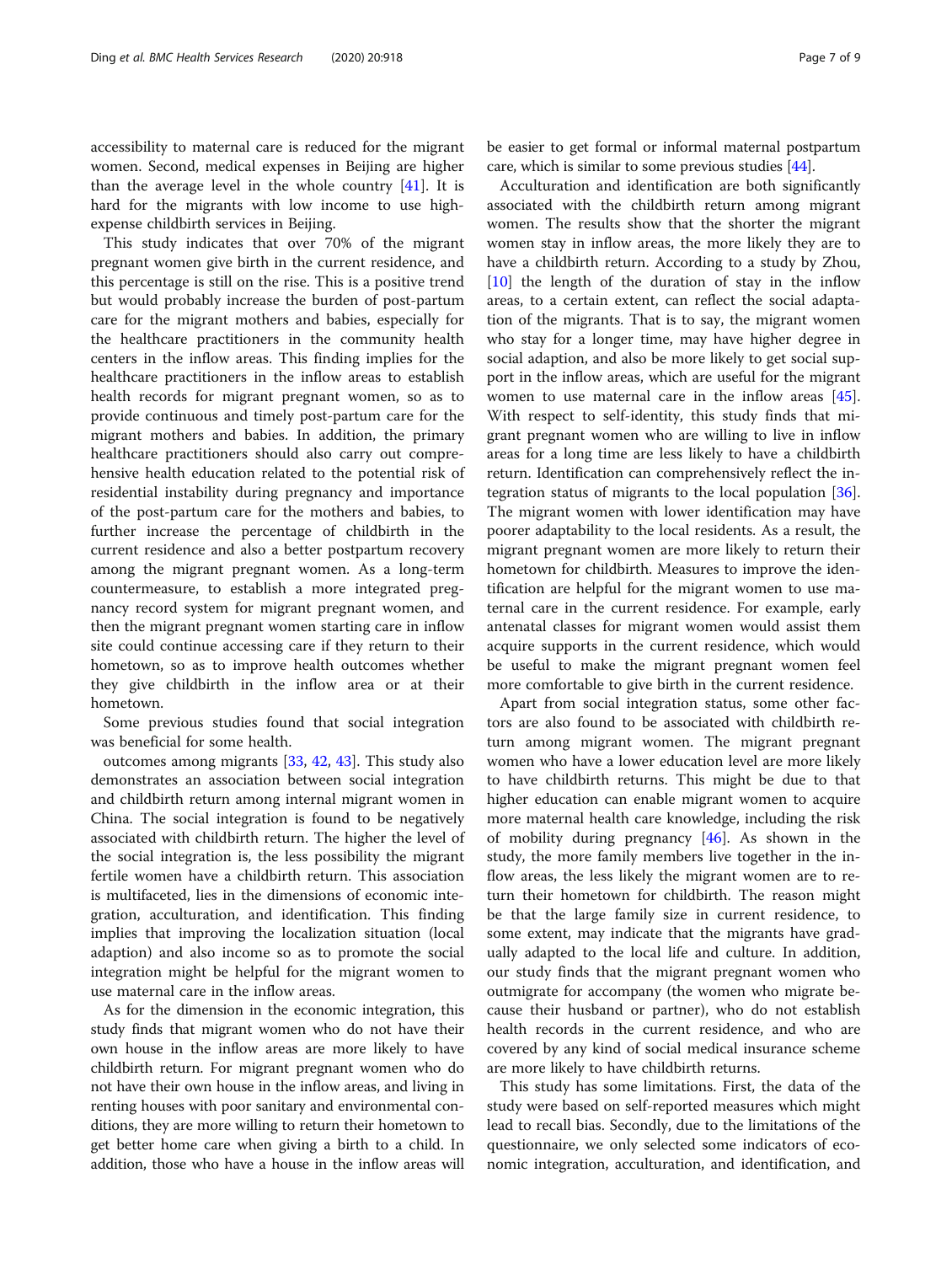<span id="page-7-0"></span>some other potential factors (e.g., language) were not included, which may not comprehensively reflect social integration status of the internal migrant pregnant women. Finally, we did not use qualitative methods to explore the push and pull factors for women's choice of childbirth place, as well as an in-depth study of the postnatal outcomes of migrant pregnant women who give birth in hometown or in inflow areas, which would be remedied in the follow-up studies.

## Conclusion

This study finds that nearly a quarter of the migrant women return their hometown for childbirth. A significant association between social integration status and childbirth return is demonstrated among internal migrant women in China, especially lies in the dimensions of economic integration, acculturation, and identification. Migrant women with low social integration (with low income, the duration of stay in the inflow area less than 5 years, unwilling to stay for a long time) are more likely to return their hometown to give birth. This finding implies for interventions to improve the localization situation might be helpful for the migrant women to use maternal care in the inflow areas. Based on these findings, targeting promotion in social integration among migrant pregnant women, giving full consideration to their difference in culture, identification and other aspects, should be given to improve the utilization rate of maternal care in the current residence. Early antenatal classes for migrant women would assist them acquire supports in the current residence, which would be useful to make the migrant pregnant women feel more comfortable to give birth in the current residence. This study also finds some other factors, including education, family members in current residence, the reason for migration, health record, and social medical insurance, are associated with the choice of childbirth location.

## Supplementary information

Supplementary information accompanies this paper at [https://doi.org/10.](https://doi.org/10.1186/s12913-020-05783-5) [1186/s12913-020-05783-5](https://doi.org/10.1186/s12913-020-05783-5).

Additional file 1: Figure S1. Flowchart of selecting process for the participants.

#### Acknowledgements

We thank the officials of local health agencies and all participants and staff at the study sites for their cooperation.

#### Authors' contributions

CZ, LD and XL conceived the idea. XT, YF, YW, JC participated in the statistical analysis and interpretation of the results. LD and XL drafted the manuscript. CZ and MS gave many valuable comments on the draft and also edited the manuscript. All authors read and approved the final manuscript.

#### Funding

We are grateful for funding support from the National Science Foundation of China (71974117, 71774104, 71473152), Chinese Medical Board (CMB-16-257), Cheeloo Youth Scholar Grant, and Shandong University (IFYT1810, 2012DX006). The funding body has no role in the design of the study and collection, analysis, and interpretation of data and in writing the manuscript.

#### Availability of data and materials

The data used in this study are from the National Health and Family Planning Commission of China. The authors cannot share the data without approval from the National Health and Family Planning Commission of China. Those who want to request the data are encouraged to contact the corresponding author of this paper.

#### Ethics approval and consent to participate

The study protocol for this study was approved by the Ethical Committee of Shandong University School of Public Health and was in accordance with the 1964 Helsinki declaration and its later amendments or comparable ethical standards. The investigation was performed after the acquisition of written informed consents from all of the participants.

#### Consent for publication

Not applicable.

## Competing interests

The authors declare that they have no competing interests.

#### Author details

<sup>1</sup> Centre for Health Management and Policy, School of Public Health, Cheeloo College of Medicine, Shandong University, Jinan 250012, China. <sup>2</sup>School of Public Health, Fudan University, Shanghai 200032, China. <sup>3</sup>NHC Key Laboratory of Health Economics and Policy Research (Shandong University), 44 Wen-hua-xi Road, Jinan 250012, Shandong, China.

### Received: 8 February 2020 Accepted: 30 September 2020 Published online: 07 October 2020

#### References

- 1. China Migrant Population Development report.2018.Available at: [http://](http://www.chinaldrk.org.cn/wjw/#/achievement/publication/ded7ec35-00d4-40c6-8f73-1094df9714472018) [www.chinaldrk.org.cn/wjw/#/achievement/publication/ded7ec35-00d4-40c6-](http://www.chinaldrk.org.cn/wjw/#/achievement/publication/ded7ec35-00d4-40c6-8f73-1094df9714472018) [8f73-1094df9714472018](http://www.chinaldrk.org.cn/wjw/#/achievement/publication/ded7ec35-00d4-40c6-8f73-1094df9714472018). (Accessed by 31 Jul 2020).
- 2. Yuan C. Study on the health problems of floating population in the process of urbanization. Shanxi Youth. 2016;21:10–1 (In Chinese).
- 3. Jia S, Wang C. Study on the health problems of China's floating population. Human Recourse Soc Sci. 2014;18:330 (In Chinese).
- 4. Chen J. Internal migration and health: re-examining the healthy migrant phenomenon in China. Soc Sci Med. 2011;72(8):1294–301.
- 5. Xiao Y. Analysis of public health management of migrant population. China Health Industry. 2017;14(05):39–40 (In Chinese).
- 6. You X, Tan H, Hu S, et al. Effects of preconception counseling on maternal health care of migrant women in China: a community-based, cross-sectional survey. BMC Pregnancy Childbirth. 2015;15(1):55.
- 7. Han S, Chen W, Ling L. The influence of migrant characteristics on the utilization of basic public health services of migrant pregnant women. Modern Prev Med. 2017;44(1):94–8 (In Chinese).
- 8. Jang SH. Medical transnationalism: Korean Immigrants' medical tourism to South Korea [M]. Lanham: Rowman & Littlefield; 2018.
- 9. Alba R, Nee V. Rethinking assimilation theory for a new era of immigration. Int Migr Rev. 1997;31(4):826.
- Zhou H. Measurement and theoretical thinking of social integration of floating population. Popul Res. 2012;36(03):27–37 (In Chinese).
- 11. Yang J. Indicator system of the social integration for floating population in the inflow areas. Popul Econ. 2010;2:64–70 (In Chinese).
- 12. Kemppainen L, Kemppainen T, Skogberg N, et al. Immigrants' use of health care in their country of origin: the role of social integration, discrimination and the parallel use of health care systems. Scand J Caring Sci. 2018;32(2): 698–706.
- 13. Kim H. Social integration and heath policy issues for international marriage migrant women in South Korea. Public Health Nurs. 2010;27(6):561–70.